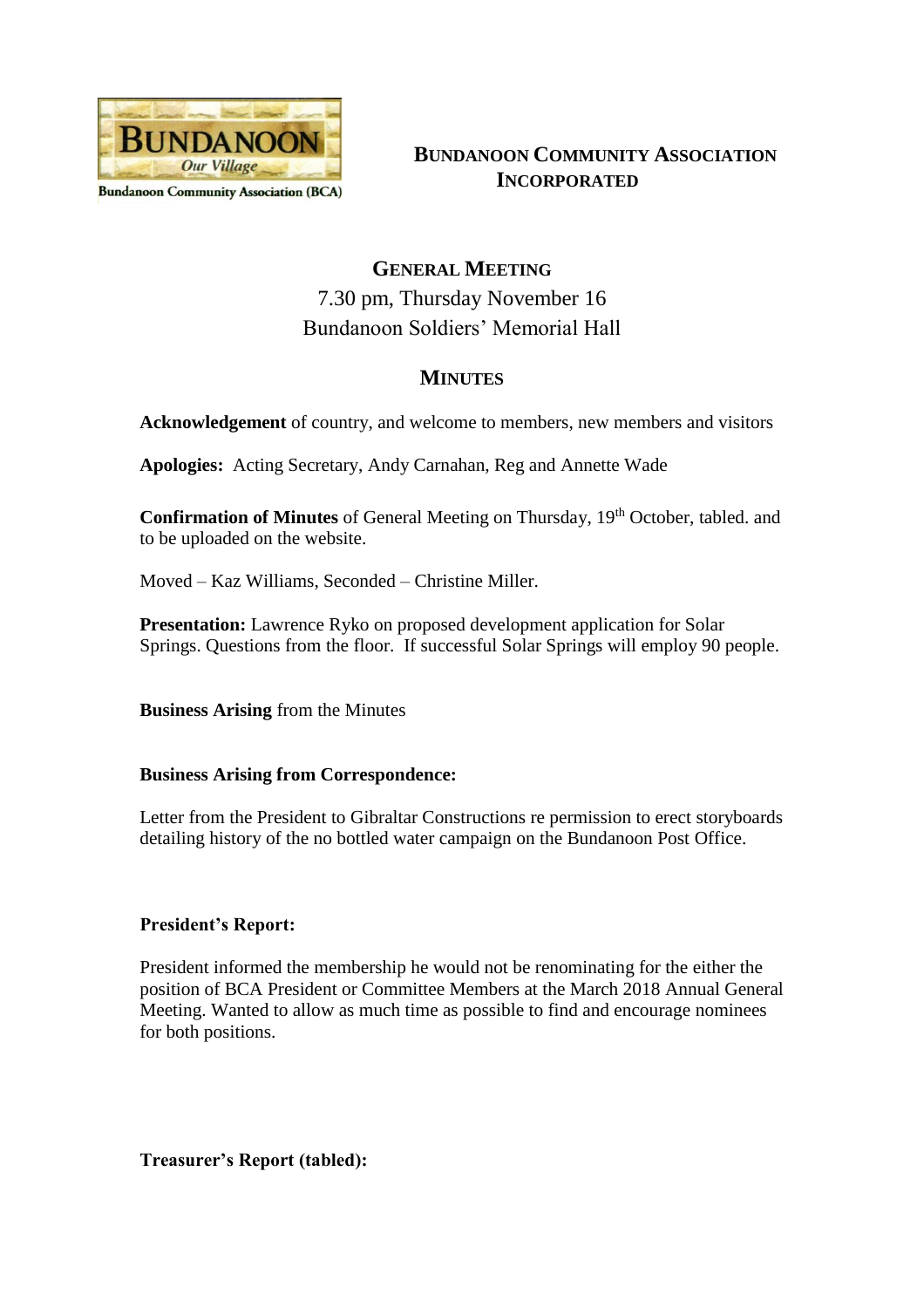#### **No questions or concerns.**

#### **Bundanoon Pool Update**.

Important recent meeting of the Southern Villages at which the WSC GM was given a presentation on the ambition to fund a retractable roof for the Bundanoon Pool to ensure long term utilisation. No commitment from WSC until finish of Southern Highlands Pool Review. Mention made of WSC new method of funding which includes all pools and not individual pools.

Possible slogan for the campaign: "We say…Swim All Year."

#### **Winterfest/ BCA Committee Meeting.**

Convenor Kaz Williams reported on successful meeting to clarify the role and expectation of Winterfest in the Bundanoon Community. Objective: to better define the audience and to chase up possible funding grants. President suggested that BCA needs to be more directly linked to and branded with Winterfest.

#### **Motion for BCA to support P&C Summer Fair.**

Moved by Christine Miller and Seconded by Geoff McCubbin, that BCA donate the amount of \$500 to support the event and BCA. BCA to consider hosting a stall to promote the BCA.

Suggestion that as an incentive to take out membership, coffee vouchers be offered. Much discussion about the value of doing this as a way of gaining long-term membership participation. Committee to discuss and determine.

#### M**atters under consideration by the Committee:**

- Renewing lease with WSC on Burgess Street lease.
- Working on plans to construct a shed on the Burgess Street site to manage long term BCA storage issues.
- Looking for volunteers to nominate for the three Office Bearer roles(President, Secretary and Treasury) and Committee membership.
- Looking at options if BCA is unable to appoint a Treasurer in 2018.
- Engaging with the development of Winterfest 2018.
- Examining ways for the BCA to have a stronger presence with families.
- Progress on draft letter to Council re-traffic /pedestrian issue, cnr Ellsmore Road and Erith Street. Danien Beets preparing.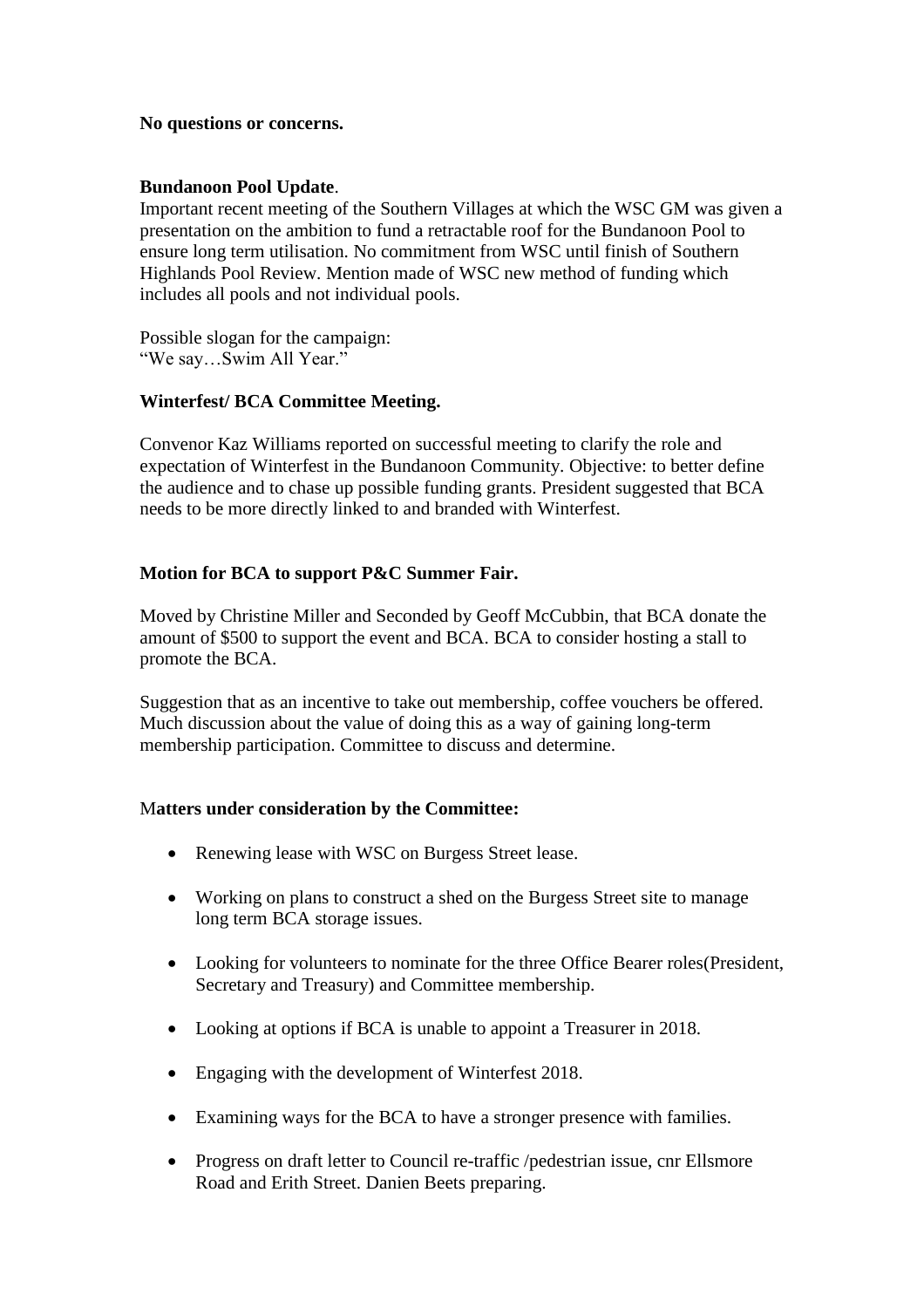• Following amendments from recent Convenors Meeting, Geoff McCubbin on behalf of BCA Committee is finalising the Sub-Committee protocols.

### **Sub-Committee Matters:**

Arts Bundanoon Convenor Greg Slater advised pianist Tony Lee to hold Masterclass or workshop in December.

Rex Cinema: Barry Miller reported on the poor attendance at the recent double bill. Suggestion this might in part be a consequence of recent cinema screenings of both films.

Leaver Park Convenor Christine Miller advised that work on the park was finished for this year

Christine and Bundanoon Sings Convenor, Geoff McCubbin reported on the Xmas concert to be held on Sunday, 10 December at 5pm.

JCG Convenor Christine Janssen thanked Juanita Manahan for finishing guest editorial responsibilities for the December issue of JCG.

Send events to President to update/mention in Newsletter and on website.

#### **Any Other business:**

.

- Discussion by Rex Cinema Convenor Stuart Reid to discuss building relationships /connections with groups not part of the BCA umbrella held over to the next General Meeting.
- Danien Beets reported on the successful Last Fling which raised \$60,000 for save The Children Fund. Also commended Stuart Reid for a mammoth full Fling single gear ride for 9 hours
- Also a reminder that Minutes to regularly include a call for calendar events.
- Christine Cassin asked BCA to make representations to WSC on signage for entry points to Bundanoon.
- John Brock expressed concern about the deterioration of benches etc in the 'picnic park' and Information Bay.

The Meeting Closed at 9.08pm.